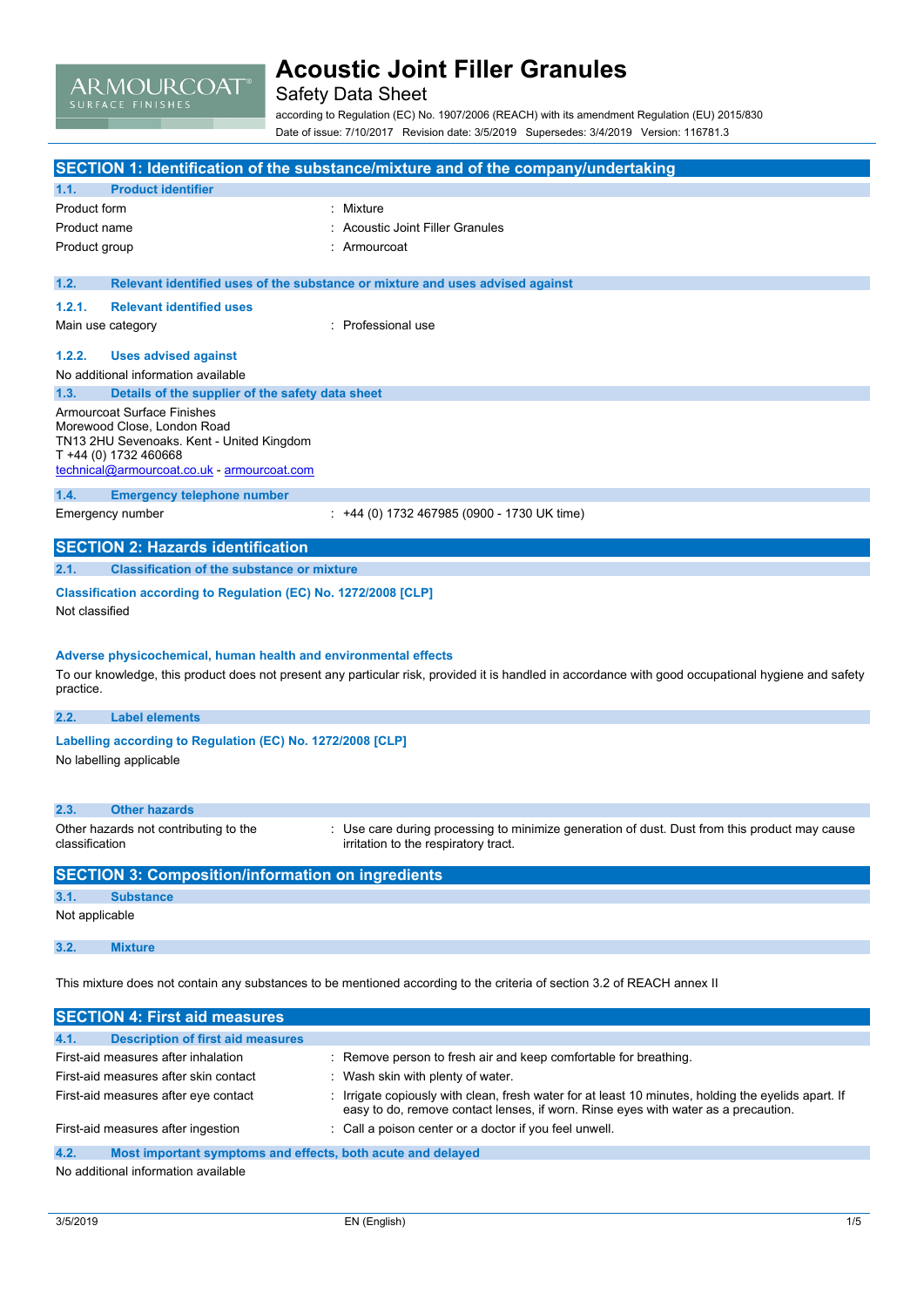Safety Data Sheet

according to Regulation (EC) No. 1907/2006 (REACH) with its amendment Regulation (EU) 2015/830

| 4.3.                                                                          | Indication of any immediate medical attention and special treatment needed                                                                                   |  |  |
|-------------------------------------------------------------------------------|--------------------------------------------------------------------------------------------------------------------------------------------------------------|--|--|
| Treat symptomatically.                                                        |                                                                                                                                                              |  |  |
| <b>SECTION 5: Firefighting measures</b>                                       |                                                                                                                                                              |  |  |
| 5.1.<br><b>Extinguishing media</b>                                            |                                                                                                                                                              |  |  |
| Suitable extinguishing media                                                  | : Water spray. Dry powder. Foam.                                                                                                                             |  |  |
| 5.2.<br>Special hazards arising from the substance or mixture                 |                                                                                                                                                              |  |  |
| Hazardous decomposition products in case of<br>fire                           | Toxic fumes may be released.                                                                                                                                 |  |  |
| 5.3.<br><b>Advice for firefighters</b>                                        |                                                                                                                                                              |  |  |
| Protection during firefighting                                                | Do not attempt to take action without suitable protective equipment. Self-contained breathing<br>apparatus. Complete protective clothing.                    |  |  |
| <b>SECTION 6: Accidental release measures</b>                                 |                                                                                                                                                              |  |  |
| Personal precautions, protective equipment and emergency procedures<br>6.1.   |                                                                                                                                                              |  |  |
| 6.1.1.<br>For non-emergency personnel                                         |                                                                                                                                                              |  |  |
| Protective equipment                                                          | Extra personal protection: A/P2 filter respirator for organic vapour and harmful dust. rubber or                                                             |  |  |
| Emergency procedures                                                          | plastic gloves. safety goggles. Protective clothing. Rubber boots.<br>Ventilate spillage area.                                                               |  |  |
| 6.1.2.<br>For emergency responders                                            |                                                                                                                                                              |  |  |
| Protective equipment                                                          | Do not attempt to take action without suitable protective equipment. For further information<br>refer to section 8: "Exposure controls/personal protection". |  |  |
| 6.2.<br><b>Environmental precautions</b><br>Avoid release to the environment. |                                                                                                                                                              |  |  |
| 6.3.<br>Methods and material for containment and cleaning up                  |                                                                                                                                                              |  |  |
| Methods for cleaning up                                                       | : Mechanically recover the product.                                                                                                                          |  |  |
| Other information                                                             | Dispose of materials or solid residues at an authorized site.                                                                                                |  |  |
| <b>Reference to other sections</b><br>6.4.                                    |                                                                                                                                                              |  |  |
| For further information refer to section 13.                                  |                                                                                                                                                              |  |  |
| <b>SECTION 7: Handling and storage</b>                                        |                                                                                                                                                              |  |  |
| 7.1.<br><b>Precautions for safe handling</b>                                  |                                                                                                                                                              |  |  |
| Precautions for safe handling                                                 | Ensure good ventilation of the work station. Wear personal protective equipment.                                                                             |  |  |
| Hygiene measures                                                              | Do not eat, drink or smoke when using this product. Always wash hands after handling the<br>product.                                                         |  |  |
| 7.2.<br>Conditions for safe storage, including any incompatibilities          |                                                                                                                                                              |  |  |
| Storage conditions                                                            | : Store in a well-ventilated place. Keep cool.                                                                                                               |  |  |
| 7.3.<br><b>Specific end use(s)</b>                                            |                                                                                                                                                              |  |  |
| No additional information available                                           |                                                                                                                                                              |  |  |
| <b>SECTION 8: Exposure controls/personal protection</b>                       |                                                                                                                                                              |  |  |
| 8.1.<br><b>Control parameters</b>                                             |                                                                                                                                                              |  |  |
| <b>Acoustic Joint Filler Granules</b>                                         |                                                                                                                                                              |  |  |
| DNEL/DMEL (Workers)                                                           |                                                                                                                                                              |  |  |
| Long-term - systemic effects, inhalation                                      | $> 4$ mg/m <sup>3</sup>                                                                                                                                      |  |  |
| <b>Exposure controls</b><br>8.2.                                              |                                                                                                                                                              |  |  |
| Appropriate engineering controls:                                             |                                                                                                                                                              |  |  |
| Ensure good ventilation of the work station.                                  |                                                                                                                                                              |  |  |
| Hand protection:                                                              |                                                                                                                                                              |  |  |
| Protective gloves                                                             |                                                                                                                                                              |  |  |
| Eye protection:                                                               |                                                                                                                                                              |  |  |
| Safety glasses                                                                |                                                                                                                                                              |  |  |
| Skin and body protection:                                                     |                                                                                                                                                              |  |  |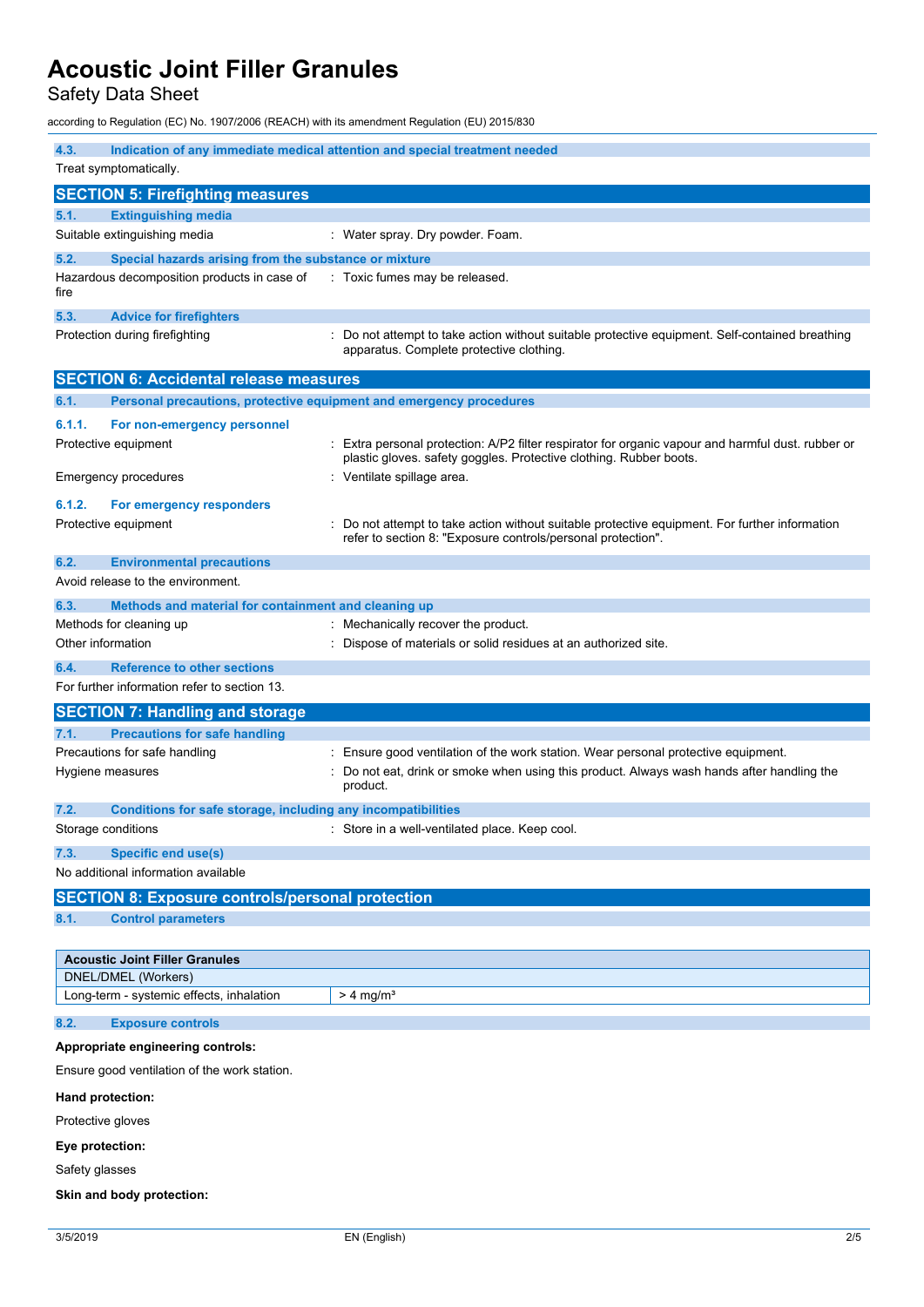### Safety Data Sheet

according to Regulation (EC) No. 1907/2006 (REACH) with its amendment Regulation (EU) 2015/830

Wear suitable protective clothing

#### **Respiratory protection:**

In case of insufficient ventilation, wear suitable respiratory equipment

#### **Environmental exposure controls:**

Avoid release to the environment.

### **SECTION 9: Physical and chemical properties**

| 9.1.                        | Information on basic physical and chemical properties |  |                             |
|-----------------------------|-------------------------------------------------------|--|-----------------------------|
| Physical state              |                                                       |  | Solid                       |
| Appearance                  |                                                       |  | Granular powder.            |
| Colour                      |                                                       |  | Cream.                      |
| Odour                       |                                                       |  | Odourless.                  |
| Odour threshold             |                                                       |  | No data available           |
| рH                          |                                                       |  | $7 - 12$                    |
|                             | Relative evaporation rate (butylacetate=1)            |  | No data available           |
| Melting point               |                                                       |  | No data available           |
| Freezing point              |                                                       |  | Not applicable              |
| Boiling point               |                                                       |  | No data available           |
| Flash point                 |                                                       |  | Not applicable              |
|                             | Auto-ignition temperature                             |  | Not applicable              |
|                             | Decomposition temperature                             |  | No data available           |
|                             | Flammability (solid, gas)                             |  | Non flammable.              |
| Vapour pressure             |                                                       |  | No data available           |
|                             | Relative vapour density at 20 °C                      |  | No data available           |
| Relative density            |                                                       |  | Not applicable              |
| Density                     |                                                       |  | 100 - 400 kg/m <sup>3</sup> |
| Solubility                  |                                                       |  | insoluble in water.         |
| Log Pow                     |                                                       |  | No data available           |
|                             | Viscosity, kinematic                                  |  | Not applicable              |
| Viscosity, dynamic          |                                                       |  | No data available           |
| <b>Explosive properties</b> |                                                       |  | No data available           |
|                             | Oxidising properties                                  |  | No data available           |
| <b>Explosive limits</b>     |                                                       |  | Not applicable              |
|                             | 0.0 Other before attend                               |  |                             |

**9.2. Other information** No additional information available

|                                 | No additional information available                                                |                                                                                                      |  |
|---------------------------------|------------------------------------------------------------------------------------|------------------------------------------------------------------------------------------------------|--|
|                                 | <b>SECTION 10: Stability and reactivity</b>                                        |                                                                                                      |  |
| 10.1.                           | <b>Reactivity</b>                                                                  |                                                                                                      |  |
|                                 | The product is non-reactive under normal conditions of use, storage and transport. |                                                                                                      |  |
| 10.2.                           | <b>Chemical stability</b>                                                          |                                                                                                      |  |
| Stable under normal conditions. |                                                                                    |                                                                                                      |  |
| 10.3.                           | <b>Possibility of hazardous reactions</b>                                          |                                                                                                      |  |
|                                 | No dangerous reactions known under normal conditions of use.                       |                                                                                                      |  |
| 10.4.                           | <b>Conditions to avoid</b>                                                         |                                                                                                      |  |
|                                 | None under recommended storage and handling conditions (see section 7).            |                                                                                                      |  |
| 10.5.                           | <b>Incompatible materials</b>                                                      |                                                                                                      |  |
|                                 | No additional information available                                                |                                                                                                      |  |
| 10.6.                           | <b>Hazardous decomposition products</b>                                            |                                                                                                      |  |
|                                 |                                                                                    | Under normal conditions of storage and use, hazardous decomposition products should not be produced. |  |
|                                 | <b>SECTION 11: Toxicological information</b>                                       |                                                                                                      |  |
| 11.1.                           | Information on toxicological effects                                               |                                                                                                      |  |
|                                 | Acute toxicity (oral)                                                              | Not classified                                                                                       |  |
|                                 | Acute toxicity (dermal)                                                            | Not classified                                                                                       |  |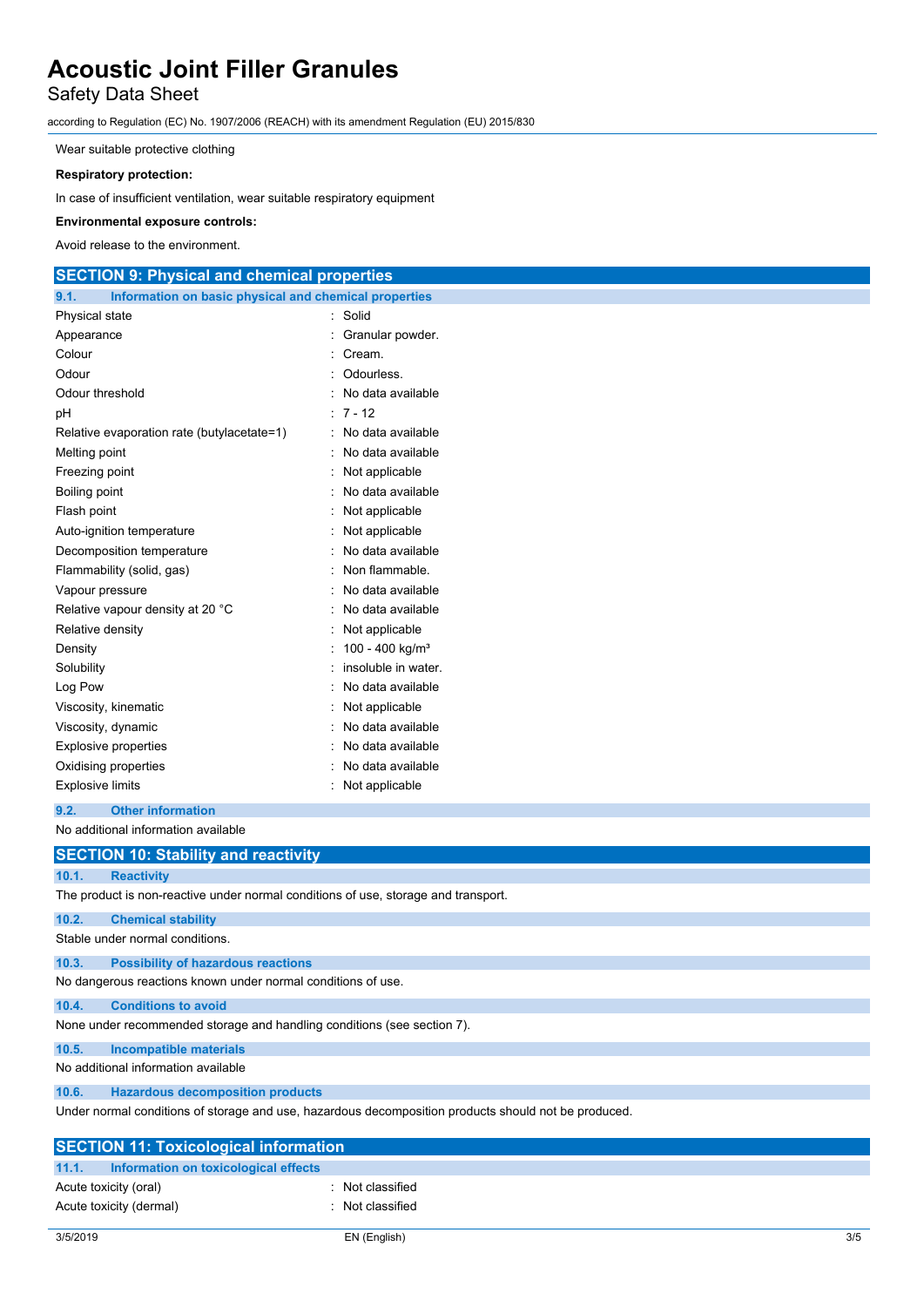### Safety Data Sheet

according to Regulation (EC) No. 1907/2006 (REACH) with its amendment Regulation (EU) 2015/830

| Acute toxicity (inhalation)                           | : Not classified               |
|-------------------------------------------------------|--------------------------------|
| Skin corrosion/irritation                             | : Not classified<br>pH: 7 - 12 |
| Serious eye damage/irritation                         | : Not classified<br>pH: 7 - 12 |
| Respiratory or skin sensitisation                     | : Not classified               |
| Germ cell mutagenicity                                | : Not classified               |
| Carcinogenicity                                       | : Not classified               |
| Reproductive toxicity                                 | : Not classified               |
| Specific target organ toxicity (single exposure)      | : Not classified               |
| Specific target organ toxicity (repeated<br>exposure) | : Not classified               |
| Aspiration hazard                                     | : Not classified               |

| <b>SECTION 12: Ecological information</b>          |                                                                                                                            |     |
|----------------------------------------------------|----------------------------------------------------------------------------------------------------------------------------|-----|
| 12.1.<br><b>Toxicity</b>                           |                                                                                                                            |     |
| Ecology - general                                  | : The product is not considered harmful to aquatic organisms nor to cause long-term adverse<br>effects in the environment. |     |
| Acute aquatic toxicity                             | Not classified                                                                                                             |     |
| Chronic aquatic toxicity                           | Not classified                                                                                                             |     |
|                                                    |                                                                                                                            |     |
| 12.2.<br><b>Persistence and degradability</b>      |                                                                                                                            |     |
| No additional information available                |                                                                                                                            |     |
| 12.3.<br><b>Bioaccumulative potential</b>          |                                                                                                                            |     |
| No additional information available                |                                                                                                                            |     |
| <b>Mobility in soil</b><br>12.4.                   |                                                                                                                            |     |
| No additional information available                |                                                                                                                            |     |
| 12.5.<br><b>Results of PBT and vPvB assessment</b> |                                                                                                                            |     |
| No additional information available                |                                                                                                                            |     |
| 12.6.<br><b>Other adverse effects</b>              |                                                                                                                            |     |
| No additional information available                |                                                                                                                            |     |
|                                                    |                                                                                                                            |     |
| <b>SECTION 13: Disposal considerations</b>         |                                                                                                                            |     |
| <b>Waste treatment methods</b><br>13.1.            |                                                                                                                            |     |
| Waste treatment methods                            | Dispose of contents/container in accordance with licensed collector's sorting instructions.<br>t.                          |     |
| <b>SECTION 14: Transport information</b>           |                                                                                                                            |     |
| In accordance with ADR / RID / IMDG / IATA / ADN   |                                                                                                                            |     |
| 14.1.<br><b>UN number</b>                          |                                                                                                                            |     |
| UN-No. (ADR)                                       | Not applicable                                                                                                             |     |
| UN-No. (IMDG)                                      | Not applicable                                                                                                             |     |
| UN-No. (IATA)                                      | Not applicable                                                                                                             |     |
| UN-No. (RID)                                       | Not applicable                                                                                                             |     |
| <b>UN proper shipping name</b><br>14.2.            |                                                                                                                            |     |
| Proper Shipping Name (ADR)                         | Not applicable                                                                                                             |     |
| Proper Shipping Name (IMDG)                        | Not applicable                                                                                                             |     |
| Proper Shipping Name (IATA)                        | Not applicable                                                                                                             |     |
| Proper Shipping Name (RID)                         | Not applicable                                                                                                             |     |
| <b>Transport hazard class(es)</b><br>14.3.         |                                                                                                                            |     |
| <b>ADR</b>                                         |                                                                                                                            |     |
| Transport hazard class(es) (ADR)                   | : Not applicable                                                                                                           |     |
| <b>IMDG</b>                                        |                                                                                                                            |     |
| Transport hazard class(es) (IMDG)                  | : Not applicable                                                                                                           |     |
| 3/5/2019                                           | EN (English)                                                                                                               | 4/5 |
|                                                    |                                                                                                                            |     |